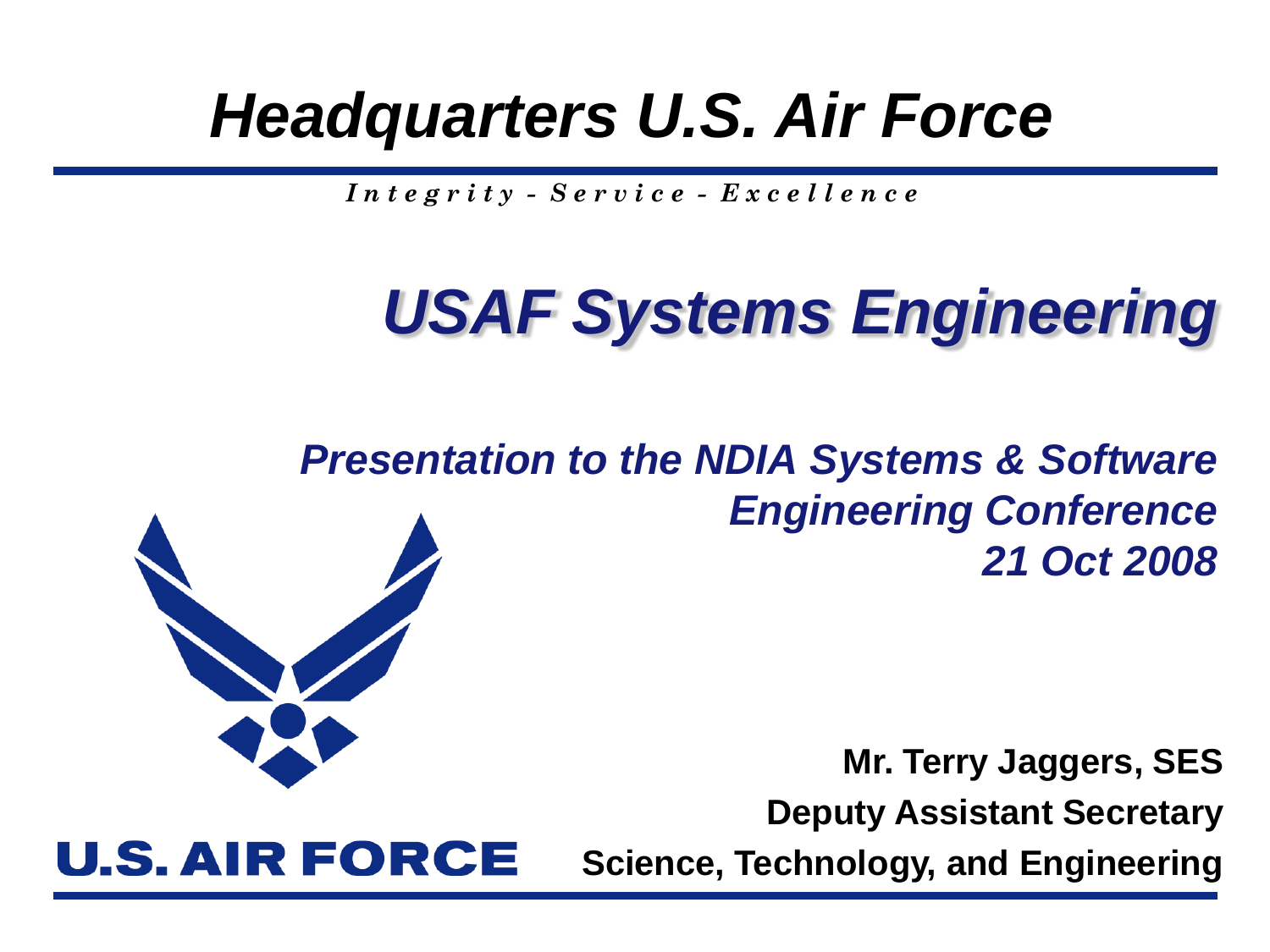



### **AF Systems Engineering (SE) Revitalization**

### **AF Early SE Defined**

### **AF Early SE Initiatives**

### ■ Early SE Workforce Considerations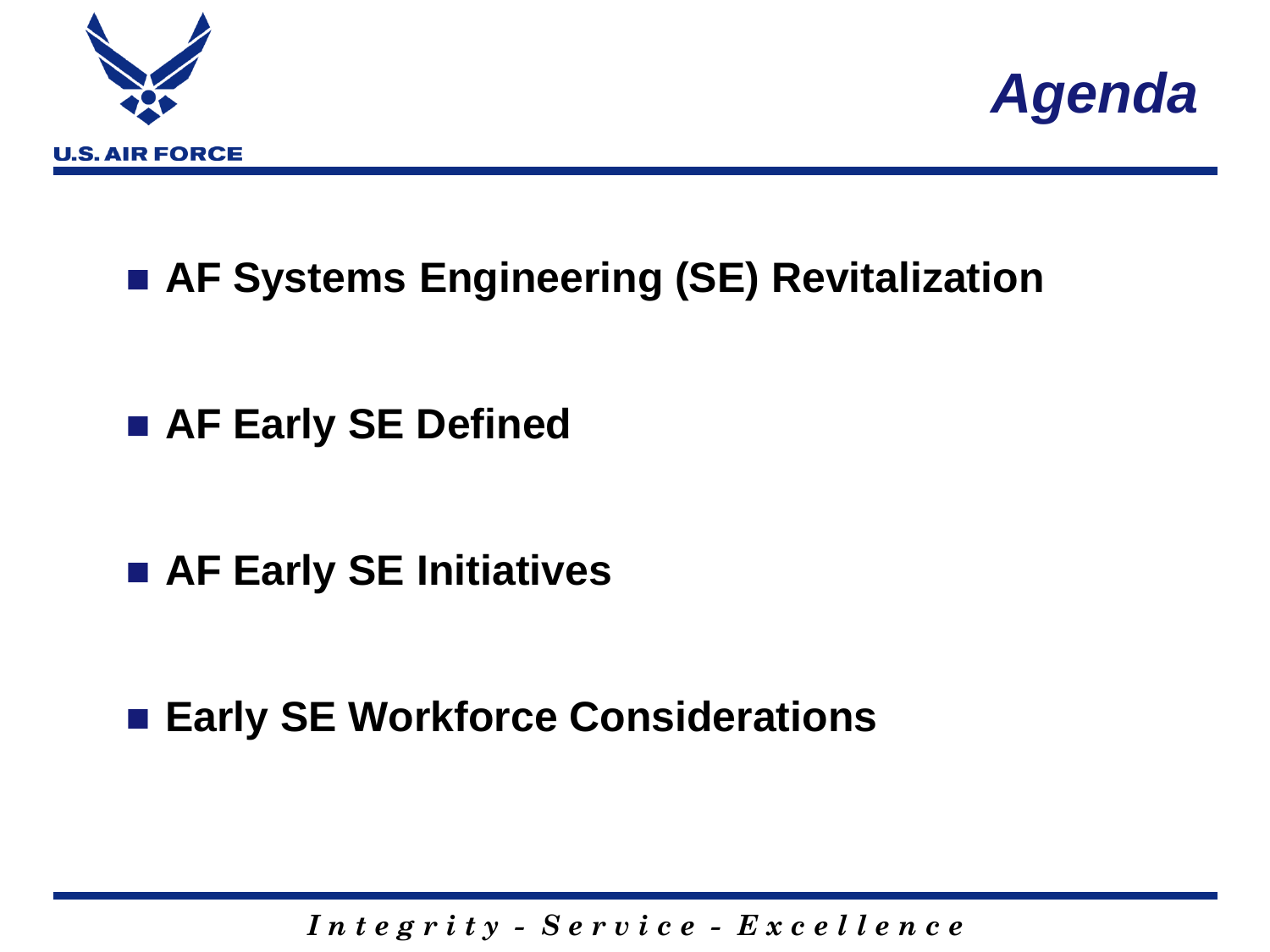

**U.S. AIR FORCE** 

### *AF SE Revitalization*

#### **Accomplishments**

- **Published first AF Instruction on Systems Engineering (Jul 07)**
- **Approved first-ever software development guide**
- **Approved AF life cycle prototyping policy**
- **Approved SE plan (SEP) policy and streamlined staffing by 80%**
- **Developed integration readiness assessment tool and implementing during AF ACAT 1C program support reviews**
- **Funded interface management program for CSB support (FY10 POM initiative)**
- **Established concept development SE plan (ConSEP) and concept spec (CCTD) for space pre-A systems engineering**
- **Established AFIT SE Graduate Program and SE Masters' Degree Programs**
- **Co-sponsored NRC Study to define 25-yr AF STEM requirements**

#### **Initiatives**

- **Updating AF Scientist & Engineer Strategic Plan (goal 3 focused on system & software / specialty engineers for pre and post-A materiel development)**
- **Developing standardized program support reviews for all AF programs**
- **Collapsing discrete S&T and engineering polices to form seamless Research, Development, & Engineering Policy**
- **Standardizing pre-A ConSEP and CCTD policy & processes across the AF**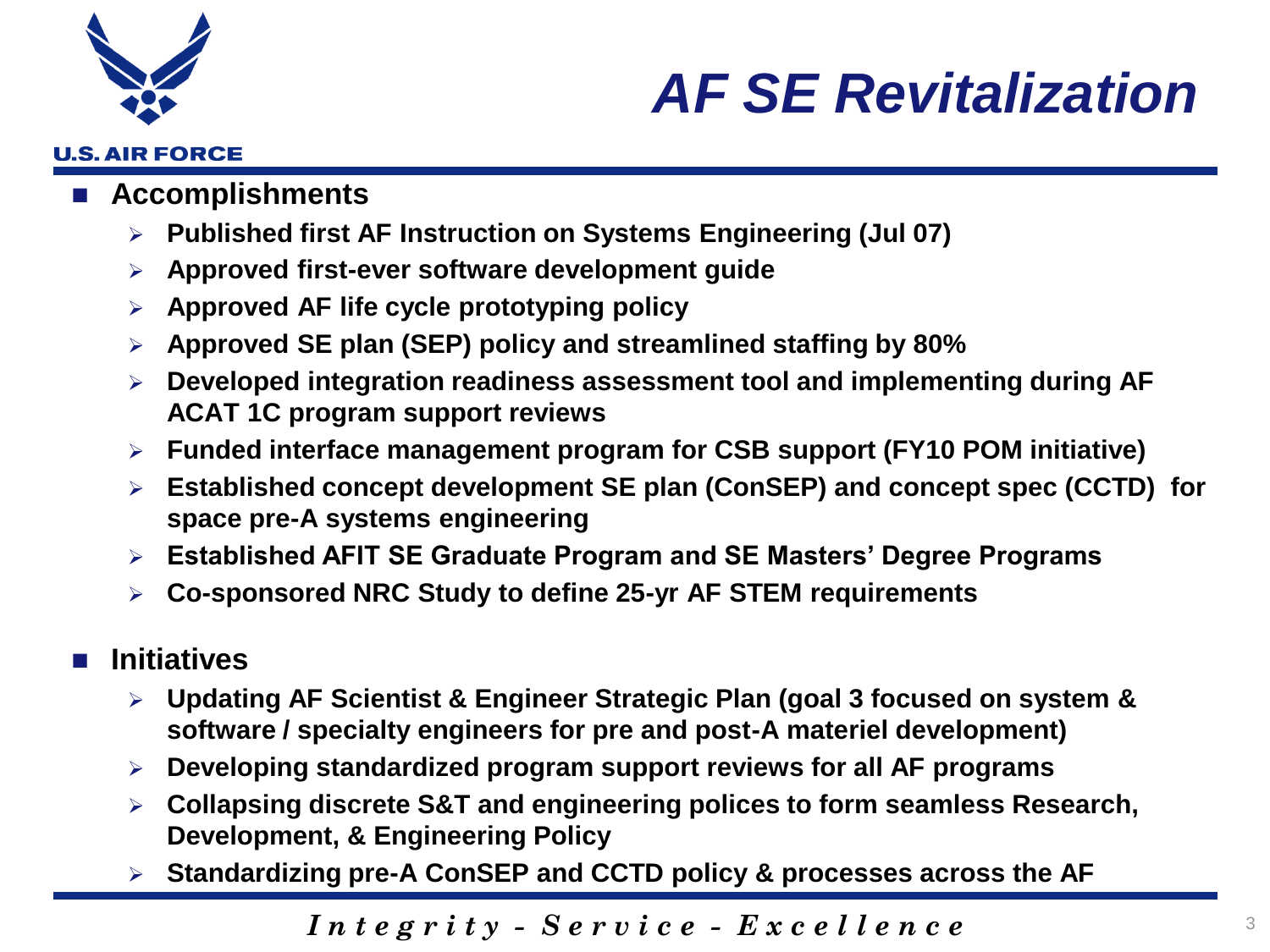

### *"AF Supports NRC Early SE Recommendations"*

**U.S. AIR FORCE** 



Original publication: Andrews, Richard, "An Overview of Acquisition Logistics," Defense Acquisition University, Fort Belvoir, VA, 2003.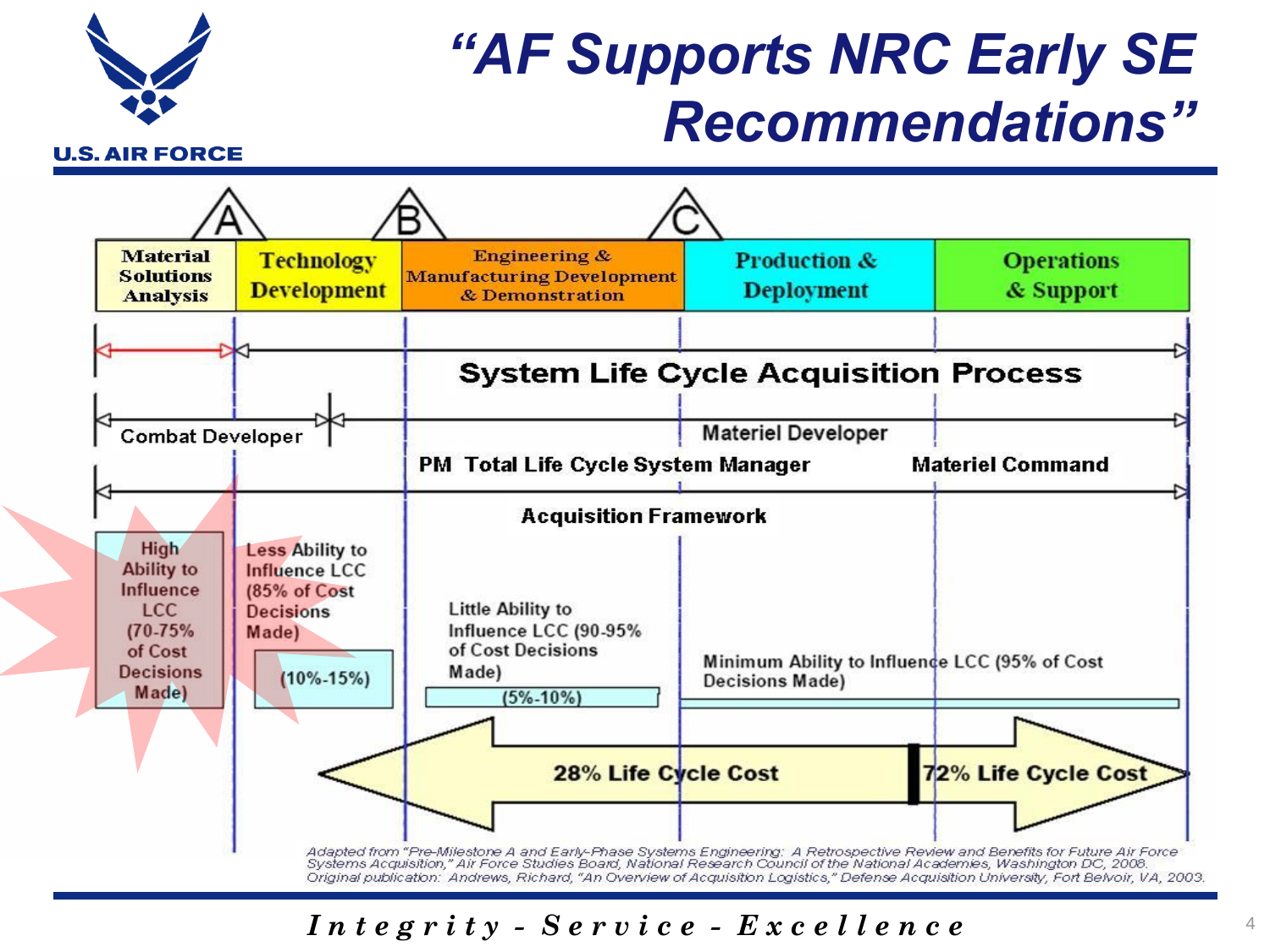

## *AF Early SE Defined*

**U.S. AIR FORCE** 



*Integrity -*  $S$  *ervice -*  $E$  *x c e l l ence*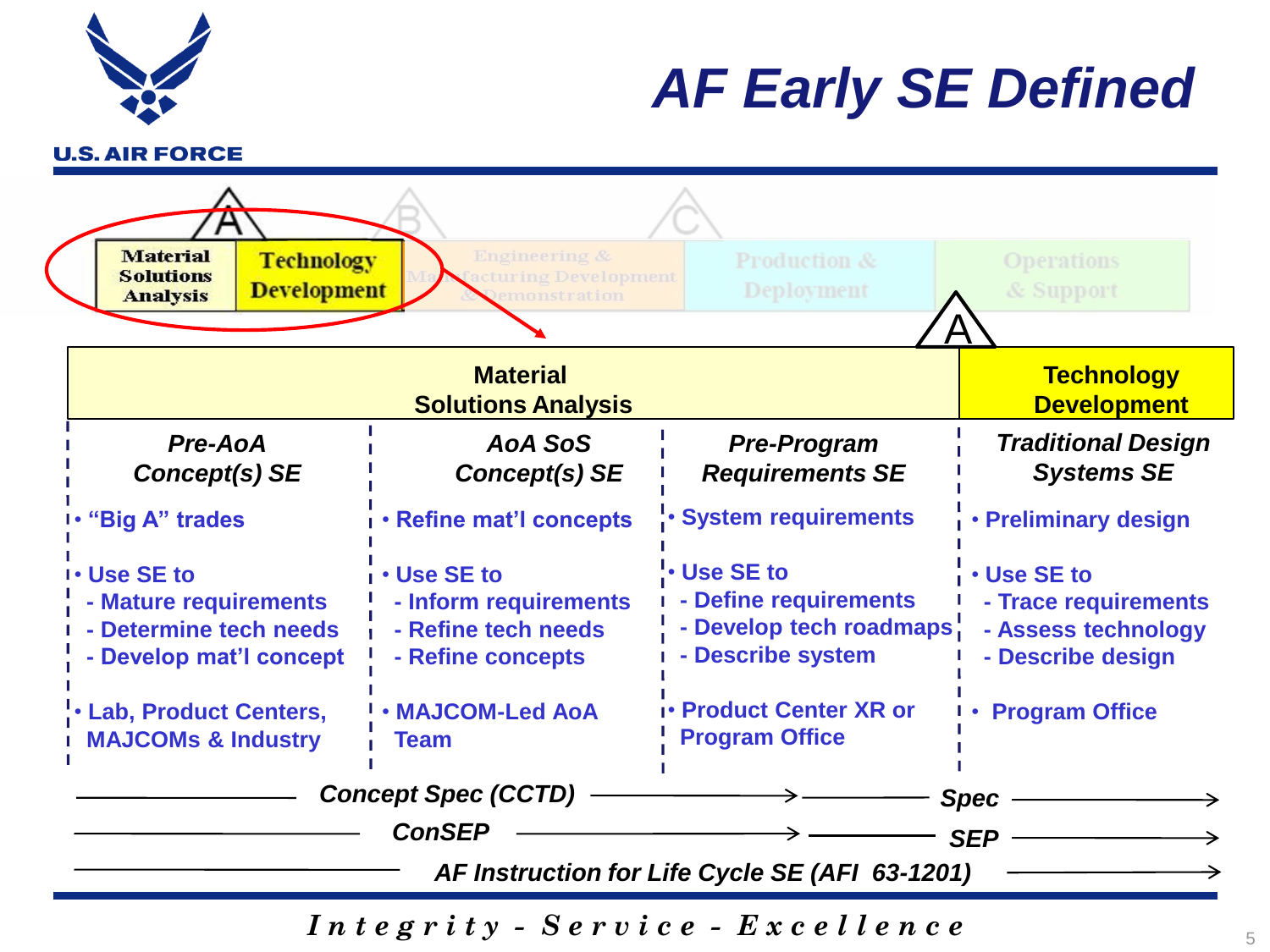

## *AF Early SE Initiatives*

#### **Programs**

- **Increased pre-program engineering & analysis by 39% (+\$37M/yr) in FY10 POM**
- **Increased pre-program prototyping by 26% (+\$10M/yr) in FY10 POM**
- **Policy & Process**
	- **Approved CCTD guide and directing ConSEPs / CCTDs for all pre-program concept development in lab and product centers**
	- **Directed prototypes IAW OSD policy (expect to see in FY11 or 12 POM)**
	- **Multiple AFSO21 process initiatives (capability planning & tech assessment)**

#### ■ **People**

- **Established AF Technology Transition Office to oversee BA-4 policy & programs**
- **Increased pre-program AF civilian engineers at MAJCOMs by 5%**
- **Identifying military engineers from AF military plus up (316K to 330K)**
- **Designating level III SPRDE-PSE Chief Engineer positions in pre-program developmental planning offices at product centers, in addition to program offices**
- **Designating level III SPRDE-SE Chief Engineer positions in AF Research Lab**
- **Updating S&E Strategic Plan to address early SE and specialty engineering competencies**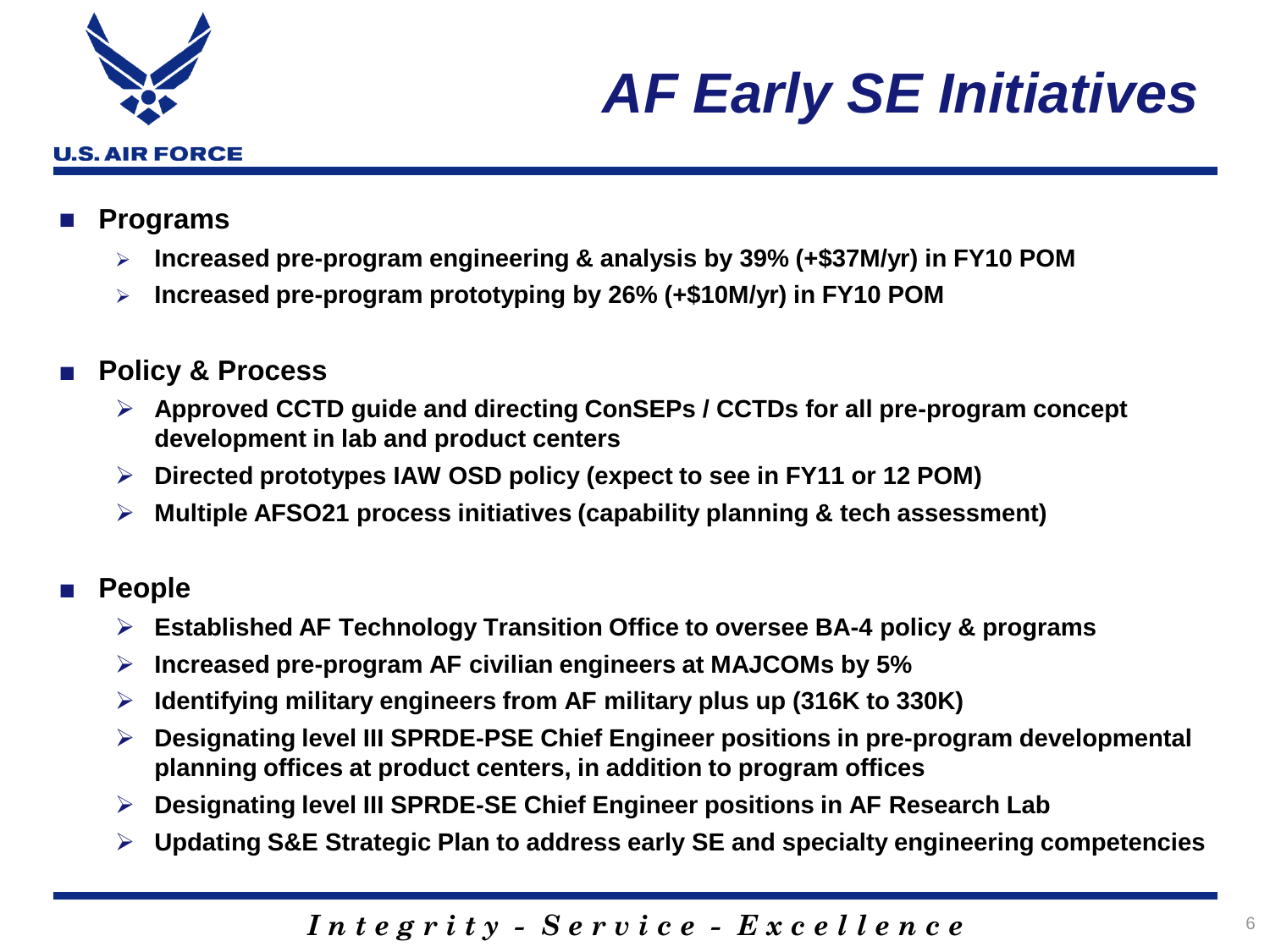

#### **U.S. AIR FORCE**

- **The numbers of "illities" specialists to adequately contribute to early SE (RAM, manufacturing, ESOH, HSI, etc) will have to be addressed**
- **Requirements officers, lab technologists, and product center developers should all have SE training (unlike post-A development, pre-A planning is a team sport)**
- **Offices doing early SE should be staffed by a seasoned & experienced workforce**
- **Early SE work priorities should be set at the 4-star level and not relegated to the early SE staff to guess (in this phase, everything can be chased)**
- Critical acquisition positions (CAP) should be considered for concept developers **outside of established program offices (for continuity and leadership)**
- **Writing, reviewing & approving early SE concept specs (CCTDs) will require new or adapted skills (or at least a revitalization of old ones)**
- Pre-program prototyping will require integration risk and EMDD skills